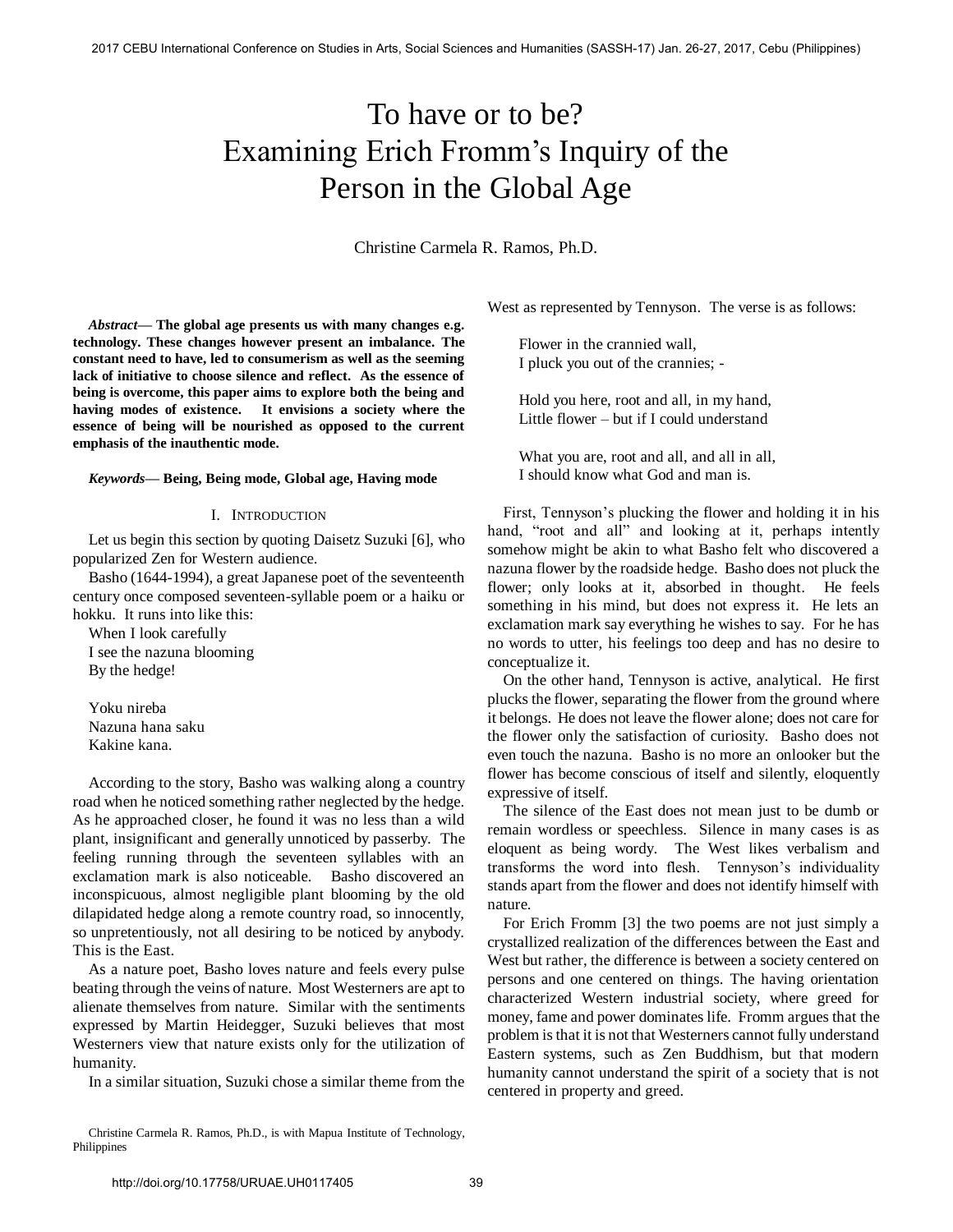# II. HAVING AND BEING

Influenced by Master Eckhart's concept of Being, Fromm [3] defines having versus being that simply does not appeal to common sense.

First, to have, is a normal function of our life; in order to live we must have things. Moreover, we must have things in order to enjoy them. In our contemporary society, the essence of being is having; that if one has nothing, one is nothing.

Yet the great Masters of living have made alternatives between having and being. The Buddha teaches that we must not crave possessions, including one's own ego, the concept of lasting substance, the craving for one's perfection. Jesus teaches, "Whosoever will save his life shall lose it; but whosoever will lose his life for my sake, the same shall have it. For what is a man advantaged, if he gain the whole world, and lose himself, or be cast away (Luke 9: 24-25)?" To have seems to be a relatively simple concept. For Fromm, the having mode of existence is a relationship to the world of possessing and owning – one in which I want to make everybody and everything, including myself, my property.

In contrast, in the being mode of existence, Fromm means aliveness and authentic relatedness to the world. In contrast to superficiality, the form of being refers to the true nature, the true reality, of a person or a thing. Being, to Eckhart means to be active in the classic sense of the productive expression of one's human powers, not in the modern sense of being busy. Activity to him means, "to go out of oneself", something that flows and flows in itself and beyond itself. Breaking through the mode of having is the condition for all genuine activity: the overcoming of all forms of ego-boundness and craving.

Fromm points that the attitude inherent in consumerism is that of swallowing the whole world. The consumer is the eternal suckling crying for the bottle. To consume is one form of having and perhaps the most important one for today's affluent industrial societies. Consuming requires one to consume ever more. Modern consumers may identify themselves by the formula: I am  $=$  what I have and what I consume.

While the having persons rely on what they have, the being persons rely on the fact that they are, that they are alive and that something new will be born if only they have the courage to let go and to respond [3].

## III. THE HAVING MODE

In a deeper analysis, For Fromm, to acquire, to own, and to make profits are sacred and unalienable rights of the individual in the industrial society. Max Stirner gives a brilliant picture of the bourgeois obsession with property. Persons are transformed into things; their relations to each other assume the character of ownership. Since the nineteenth century, "Individualism," which in its positive sense means liberation from social chains means "self-ownership".

Today, consumerism emphasized "throw-away" buying, eager to dispose the old and buy the latest model. Perhaps, the most striking example today is the acquisition of cell phones. Our life seems to be built around our cell phones. Those who

have cell phones consider the gadget like a vital necessity; to those who don't own a cell phone yet, cell phones symbolize happiness. Yet, this relationship with our cell phone is short-lived as we shop for a new one.

First, there is an element of depersonalization in the owner's relationship to the cell phone. The cell phone is a status symbol, an extension of power, and an ego builder. Having acquired a cell phone, the owner has actually acquired a new piece of ego. Fromm [3] argues that ideas and beliefs could also become property.

Another instance is owning a car. The car promised efficiency, mobility and more individual autonomy [2]. However, with efficiency come noise, pollution and urban dislocation. Here we should at least recognize that choices must be made. As such, full ethical accounting must take account of eudemonistic concerns or what it takes to be happy.

The nature of having mode follows from the nature of private property. For Fromm, the having mode exclude others; it transforms everybody and everything into something dead and subject to another's power. In other words, greed is the natural outcome of the having orientation. In contrast to physiological needs such as hunger, mental greed (all greed is mental) has no satiation point for its consummation does not fill the inner emptiness, boredom, loneliness and depression it is meant to overcome [3].

The sentence, "I have something." expresses the relation between the subject and the object. In the having mode, there is no alive relationship between me and what I have. It and I have become things, and I have it, because I have the force to make it mine. Ironically, it has me because my sense of identity rests upon having it (and as many things as possible.) The having mode of existence is not established by an alive, productive process between subject and object; it makes things of both object and subject. The relationship is one of deadness, not aliveness.

The having mode of existence, the attitude centered on property and profit, necessarily produces the desire – the need for power. To control other living human beings we need to use power to break their resistance. To maintain control over private property we need to use power to protect it from those who would take it from us because they, like us, can never have enough. In the having mode, one's happiness lies in one's superiority over others, in one's power, and in the last analysis, in one's capacity to conquer.

Having-centered persons want to have the person they like or admire. Apparently, for Fromm [3], this can be seen in relations between parents and their children, between teachers and students, between friends. Predominantly "having" relationships are heavy, burdened, filled with conflicts and jealousies.

Fromm [3] differentiates existential having from characterological having. In the former, human existence requires that we have, keep, take care of. This form of having may be called existential having because it is rooted in human existence. In contrast to the characterological having that is passionate drive to retain and keep that is not innate, but that has developed as the result of the impact of social conditions on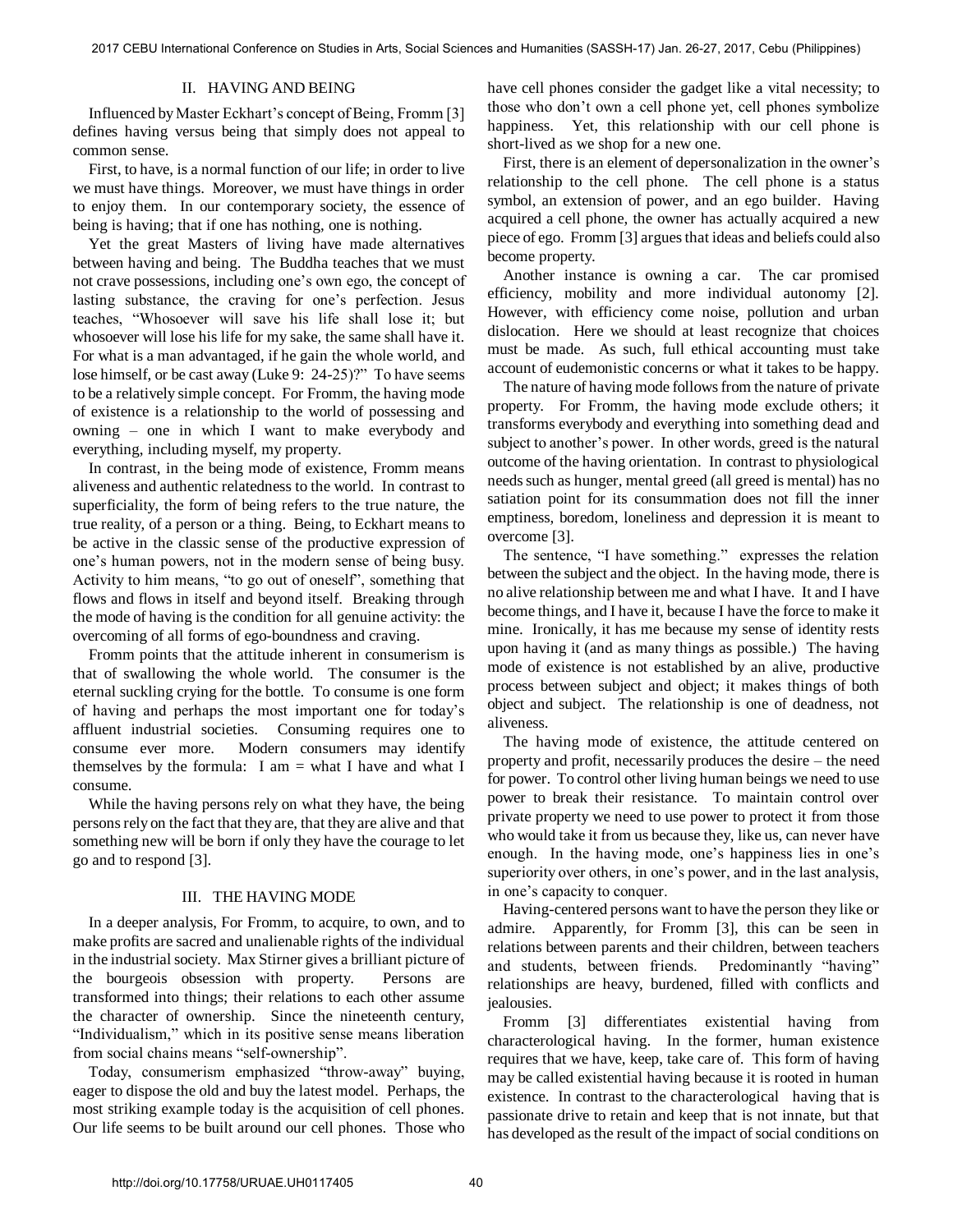the human species as it is biologically given. Existential having is not in conflict with being, while characterological having necessarily is.

### IV. THE BEING MODE

Being refers to experience. The mode of being has as its prerequisites independence, freedom and the presence of critical reason. Being, similar with the experience of Basho with the nazuna, is indescribable in words and is communicable only by sharing my experience. In the structure of having, the dead word rules; in the structure of being, the alive and inexpressible experience rules. Fromm [3] argues that "to be" requires giving up one's egocentricity and selfishness, or making oneself empty and poor. The following narration could perhaps further explain the being mode.

Kyogen was a disciple of Hyakujo. Kyogen went to Yisan, a senior disciple of Hyakujo. Yisan to Kyogen: I am told that you have been studying under my late master and that you have a remarkable intelligence. You may have had an insight into the truth of Zen. Let me have your views as to the reason of birth and death: that is, as to your own being before your parents had given birth to you.

Kyogen , not knowing how to reply, retired in his own room and take stock of his notes of the sermons given by their late master. He returned to Yisan and implored to be taught in the faith of Zen. Yisan replied, "I have nothing to impart to you. Besides, whatever I can tell you is my own and can never be yours."

Kyogen, disappointed and thought Yisan unkind, burned up all his notes and memoranda that seemed to be of no help to his spiritual welfare, spend the rest of his life in solitude. One day, while sweeping the ground, a pebble, which he had swept, struck a bamboo. The unexpected sound produced by the percussion elevated his mind to a state of satori (intuitive looking-into). His joy was boundless. He finally came to the realization of Yisan's kindness in refusing him instruction, for now he realized that this experience could not have happened to him if Yisan had been unkind enough to explain things to him. For the Zen, it is an experience that no amount of explanation or argument can make communicable to others unless the latter themselves had it previously [6].

Perhaps, most of us here are like Kyogen. To give up all security is hard. Fromm [3] describes, like being thrown into the ocean not knowing how to swim. Yet, we do not know what we have when we do give up the crutch of property, but only then can we begin to use our own proper forces and walk by ourselves. What holds us back to experience the mode of being is the illusion that we could not walk by ourselves, that we would collapse if we were not supported by the things we have.

Being, as expressed by Eckhart is "unmasking". Being refers to the real, in contrast to the falsified, illusionary picture [3].

Further, in terms of time, the mode of being exists only in the here and now whereas the mode of having exists only in time (past, present and future). In the having mode we are bound to what we have amassed in the past: money, land, fame, social status, knowledge, memories, and children. We think about the past, and feel the remembering feelings of the past. We are the past: I am what I was.

While the future is the anticipation of what will become the past. It is experienced in the mode of having as is the past and is expressed when one says: This person has a future.

The present is the point where past and future join, a frontier station in time, but not different in quality from the two realms it connects. Being is not necessarily out of time, but time is not the dimension that governs being. In the mode of being, we respect time, but we do not submit to it. However, this respect for time becomes submission when the having mode predominates. In this mode not only things are things, but also all that is alive becomes a thing. In the mode of having, time becomes our ruler. In the being mode, time is dethroned, it is no longer the idol that rules our life.

Time rules supreme in an in industrial society. The current mode of production demands that every action be exactly "timed" that not only endless assembly line conveyor belt but, in a less crude sense, most of our activities be ruled by time. The machine must be used maximally; therefore the machine forces its own rhythm upon the worker.

Via machine, time has become our ruler. Only our free hours do we seem to have a certain choice. Yet we usually organize our leisure as we organize our work. Or we rebel against tyrant time by being absolutely lazy. By not doing anything except disobeying time's demands, we have the illusion that we are free, when we are, in fact only paroled from out time-prison [3].

For Jean-Paul Sartre and Martin Heidegger, time is important part of our being human. Sartre emphasizes that we should not live in the past otherwise one ends up living there. To think of either the past or future is to rob one of the vitality of the present. For Heidegger [4], time is part of our facticity, a part of our possibilities and limitations. Furthermore, for Heidegger, time is associated with death that is both a part of human possibility and authentic existence [5].

## V. CONTRADICTIONS BETWEEN HAVING AND BEING

For Fromm, both having and being modes of existence are potentialities of human nature, which our biological urge for survival turns into having mode but that selfishness and laziness are not the only propensities inherent in human beings. Fromm argues that as humans, it is also inherent in us to escape the prison cell of selfishness.

The human desire to experience union with others is one of the strongest motivators of human behavior. In order not to feel utterly isolated, we need to find a new unity: with our fellow beings and nature. Present in human beings is to have, to possess, that owes its strength in the last analysis to the biological factor of the desire for survival. The other, to be, - to share, to give, to sacrifice, that owes its strength to the specific conditions of human existence and the inherent need to overcome one's isolation by oneness with others.

From these two contradictory strivings in every human being it follows that the social structure, its values and norms, decides which of the two becomes dominant. Culture that foster the greed for possession, and thus the having mode of existence, are rooted in one human potential. Cultures that foster being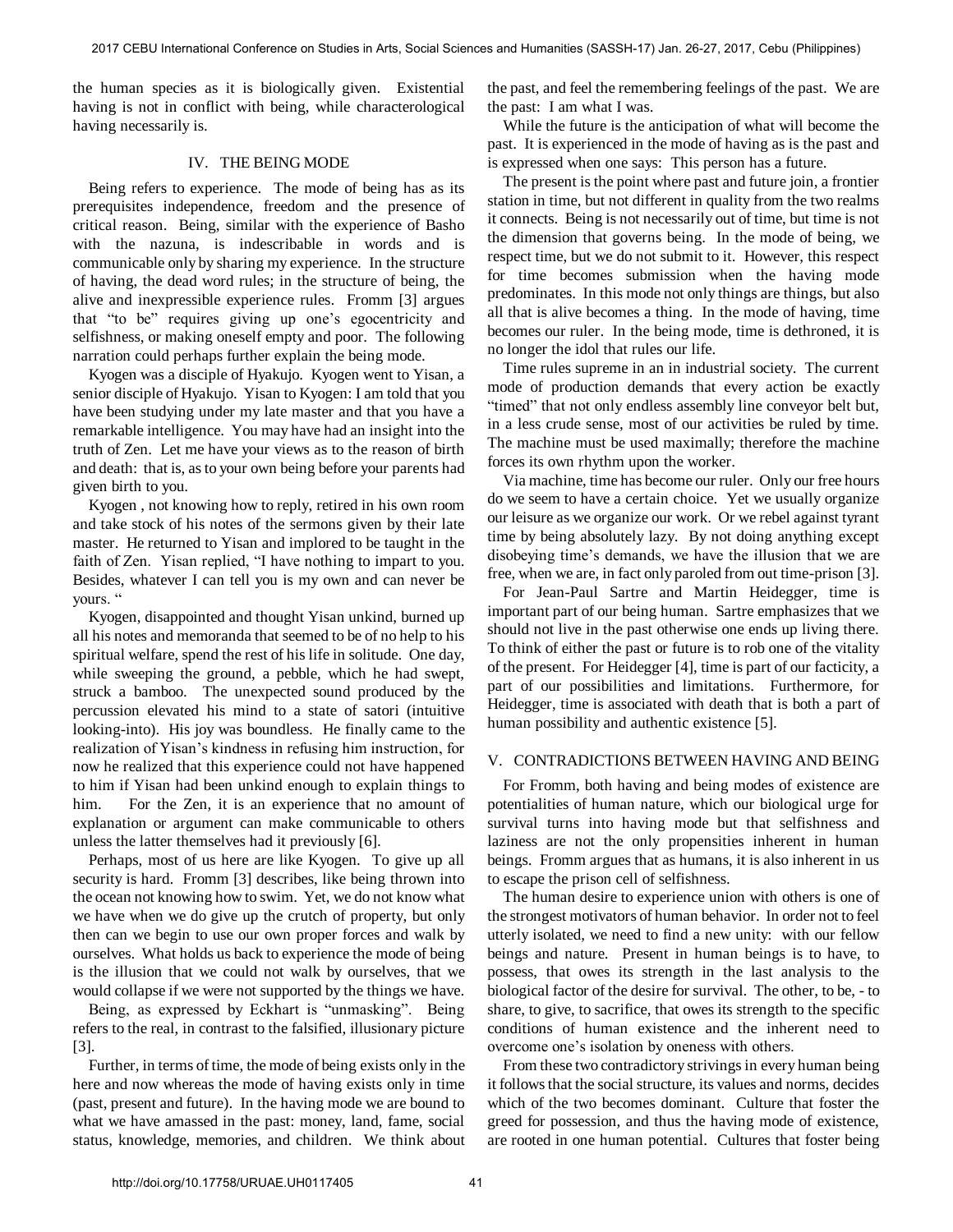and sharing are rooted in the other potential. We must decide which of these two potentials to cultivate [3].

# VII. CONCLUSION

## VI. NO AUTHENTIC SELF, NO IDENTITY

Based on the discussions of having and being modes, Fromm [3] proposed a new society that should encourage the emergence of a new human being. These are some of the functions of Fromm's envisioned society:

1. The willingness to give up all forms of having, in order to fully be.

2. Being fully present where one is.

3. Trying to reduce greed, hate and illusions as much as one is capable.

4. Making the full growth of oneself and of one's fellow beings the supreme goal of living.

5. Not deceiving others, but also not being deceived by others; one may be called innocent, but not naïve.

6. Freedom that is not arbitrariness but the possibility to be oneself, not as a bundle of greedy desires, but a s a delicately balanced structure that at any moment is confronted with the alternatives of growth or decay, life or death.

7. Happiness in the process of ever-growing aliveness, whatever the furthest point is that fate permits one to reach, for living as fully as one can is so satisfactory that the concern for what one might or might not attain has little chance to develop.

8. Joy that comes from giving and sharing, not from hoarding and exploiting.

9. Developing one's capacity for love, together with one's capacity for critical, unsentimental thought.

10. Shedding one's narcissism and accepting that tragic limitation is inherent in human existence.

Thus, there is the nagging question of the emergence of a new society that would function as such. Today, the appeal of the new society goes to all who suffer from alienation, who are employed, whose property is not threatened. The appeal of a new society concerns the majority of the population, not merely a minority. The ideals of a new society cross all party lines. As each political party exploits the voters by persuading them that it represent the true values of humanism. Yet behind all political parties are only two camps: those who care and those who don't care.

If all those in the camp that cares could rid themselves of party clichés and realize that they have the same goals, the possibility of change would seem to be considerably greater; especially so since most citizens have become less and less interested in party loyalty and party slogans. People today, as Fromm [3] asserts, yearn for human beings who have wisdom and convictions and the courage to act according to their convictions.

Fromm argues that his proposed new society is not a choice between selfish materialism and the acceptance of the Christian concept of God. He said that if the City of God and Earthly city as perceived in the medieval culture would be synthesize, then, there would be an alternative to chaos: this synthesis the City of Being [3].

People will pursue their self-interest and that one of the roles of Asian Christian thinker in the global age is to help clarify and improve the judgments we make [2]. Ancient philosophers such as Aristotle and Epicurus preached the philosophy of moderation or the idea that limited consumption and disciplining appetite since they accepted the idea that the proper level of consumption was a function of its role in furthering good human lives.

Likewise, in general, many environmentalists argue for limiting all types of consumption and economic activity – not just for transportation, food consumption but also energy use, housing construction and tourism – when these damage the environment or transform our remaining lands (that include intrinsic value of wild nature) to managed resources [2].

More, political economists argue that advanced industrial economies should be judged by the happiness of their participants and the opportunities for self-development they provide, rather than solely by their capacity to create wealth. Thus, the bottom line is: What is the purpose of the production and consumption that make up our economic lives?

For Cafaro [2] sometimes, more is more and less is less. However, sometimes, less is more. Both Fromm and Cafaro maintain that we should judge economic consumption on whether it improves or detracts from our lives, and act on that basis. Their concern seeks to place the issue of consumption in the context of living a good life, within justifiable limits.

For Fromm [3] and Cafaro [2], there are alternatives to view the purpose of economic activity in our contemporary globalizing world, and to ignore this is to slight our human nature. They put economic activity in the proper, wider context of our attempts to live well and create good societies.

Fromm's value of wisdom and a balanced perspective in life, serves as a pause, to reconsider the question, to have or to be, vital in our everyday existence vis-à-vis a world that becomes busier, more crowded and economically unstable. For Fromm, a satisfactory concept of human well-being extends beyond mere pleasure and physical health to encompass nobler human activities.

#### ACKNOWLEDGMENT

This author extends her profound gratitude to the organizers of 2017 Cebu International Conference on Studies in Arts, Social Science and Humanities for the opportunity to share her ideas to a larger audience. She also thank Dr. Jonathan V. Macayan, through the assistance of Research and Development Office of Mapúa Institute of Technology, for the realization of this paper presentation and publication. She is also grateful to her colleagues, friends and students for nourishing her "love of wisdom." She is eternally indebted to her late mother, Chalita, her father, Ernesto and siblings, Jose Mari and Mary Anne, for their unceasing belief and support in her endeavors

## **REFERENCES**

[1] A. Bono, "New Pope Challenged by Globalized Church". Queens, Brooklyn, New York. Vol. 97 no. 4. April 23, 2005. pp. 4-5.